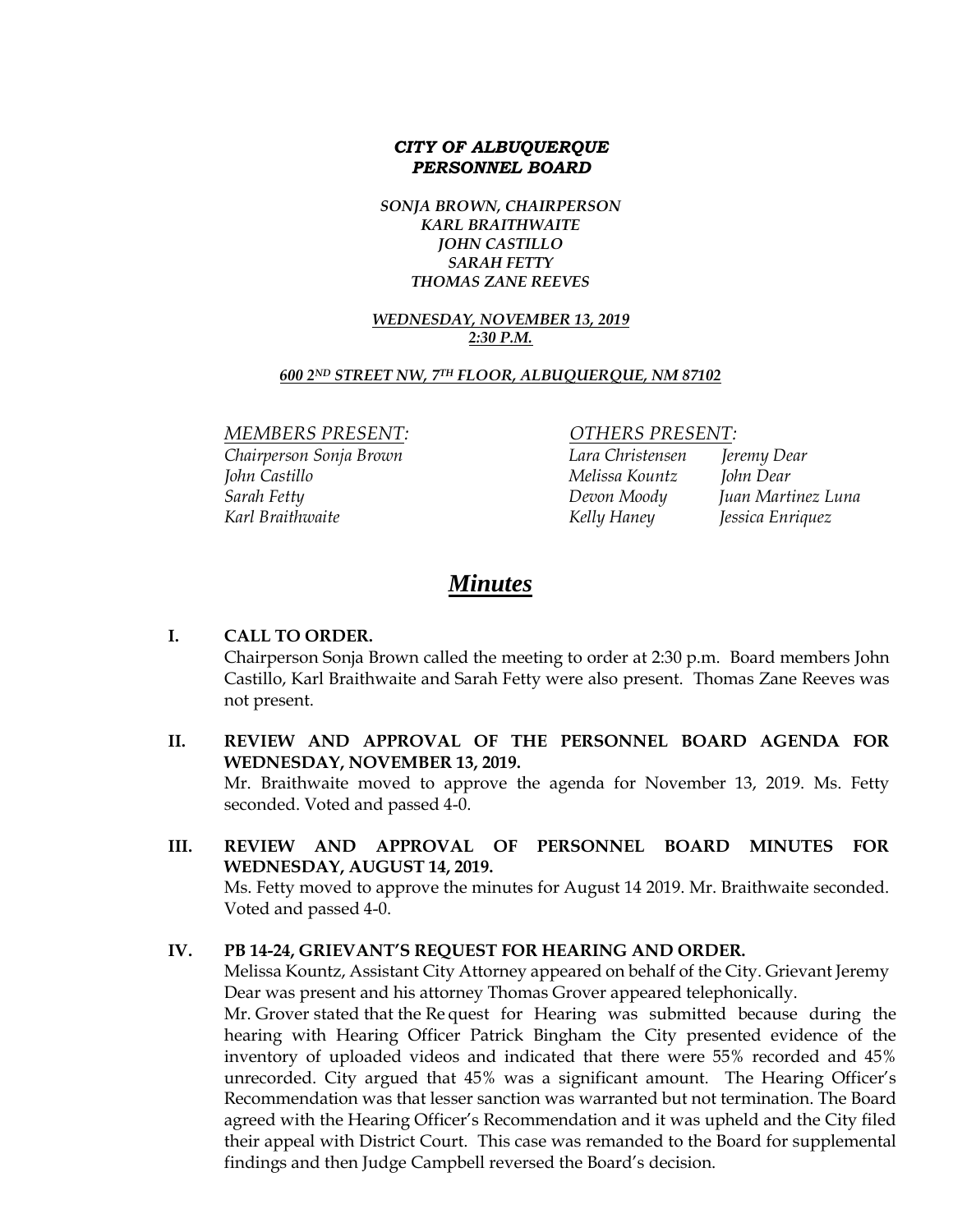Grievant then filed a Motion for Reconsideration and it was denied by the judge and so then he filed a Writ of Certiorari with Court of Appeals and it is currently pending a decision. During the course of time Mr. Dear submitted a public record request for the inventory of his uploaded videos. The Records Custodian stated that there were thousands even though not all could be produced because only active videos were available and the others were deleted, corrupted or expired. This amount was a huge difference from the hundreds that were used in City's evidence. Mr. Dear determined that 92.7% percent were recorded opposed to the 55%. Ms. Kountz argued that once an appeal is filed with Court of Appeals lower tribunals no longer have jurisdiction and the jurisdiction rests solely with the Court of Appeals until they issue a Decision on the Grievant's Writ of Certiorari.

Ms. Fetty moved to enter into closed session pursuant to Section 10.15.1.H.3 of the Open Meetings Act which allows for the closing of meetings for deliberation by a public body in connection with an administrative adjudicatory proceeding. Mr. Castillo seconded. A roll call vote was taken and passed 4-0.

Ms. Fetty moved to return to open session. Mr. Braithwaite seconded. A roll call vote was taken and passed 4-0. Chairperson Brown stated that the Board was in closed session to discuss PB 14-24 and no other matters were discussed.

Mr. Castillo moved to deny the Grievant's Request for Hearing and Order. Mr. Braithwaite seconded. Voted and passed 4-0.

- **V. RECEIPT, APPROVAL AND SIGNING OF STIPULATED DISMISSALS AND SETTLEMENTS.** None.
- **VI. VOTE TO CLOSE THE MEETING PURSUANT TO SECTION 10-15-1(H)(2) (LIMITED PERSONNEL MATTERS) AND 10-15-1(H)(7) (THREATENED OR PENDING LITIGATION) OF THE NM OPEN MEETINGS ACT.** See item IV.

#### **VII. PUBLIC COMMENTS.**

John Dear, Retired Albuquerque Police Officer and Jeremy Dear's father appeared and gave comment regarding PB 14-24. He stated that he has never heard of an incident where new evidence is found that exonerates somebody that has been wrongfully convicted or terminated and no one wants to pay attention to that. Jeremy Dear also gave brief comments and stated that Chief Geier suggested he bring this matter in front of the Board once again because the initial evidence brought against him was found to be incorrect and what the City is doing to him is wrong. Mr. Braithwaite stated that the Board can not act now when this matter is pending in front of a court and it is up to the court to remand it back to the Board.

#### **VIII. OTHER MATTERS.**

None.

#### **IX. ADJOURNMENT.**

Mr. Castillo moved to adjourn. Ms. Fetty seconded. Voted and passed 4-0.